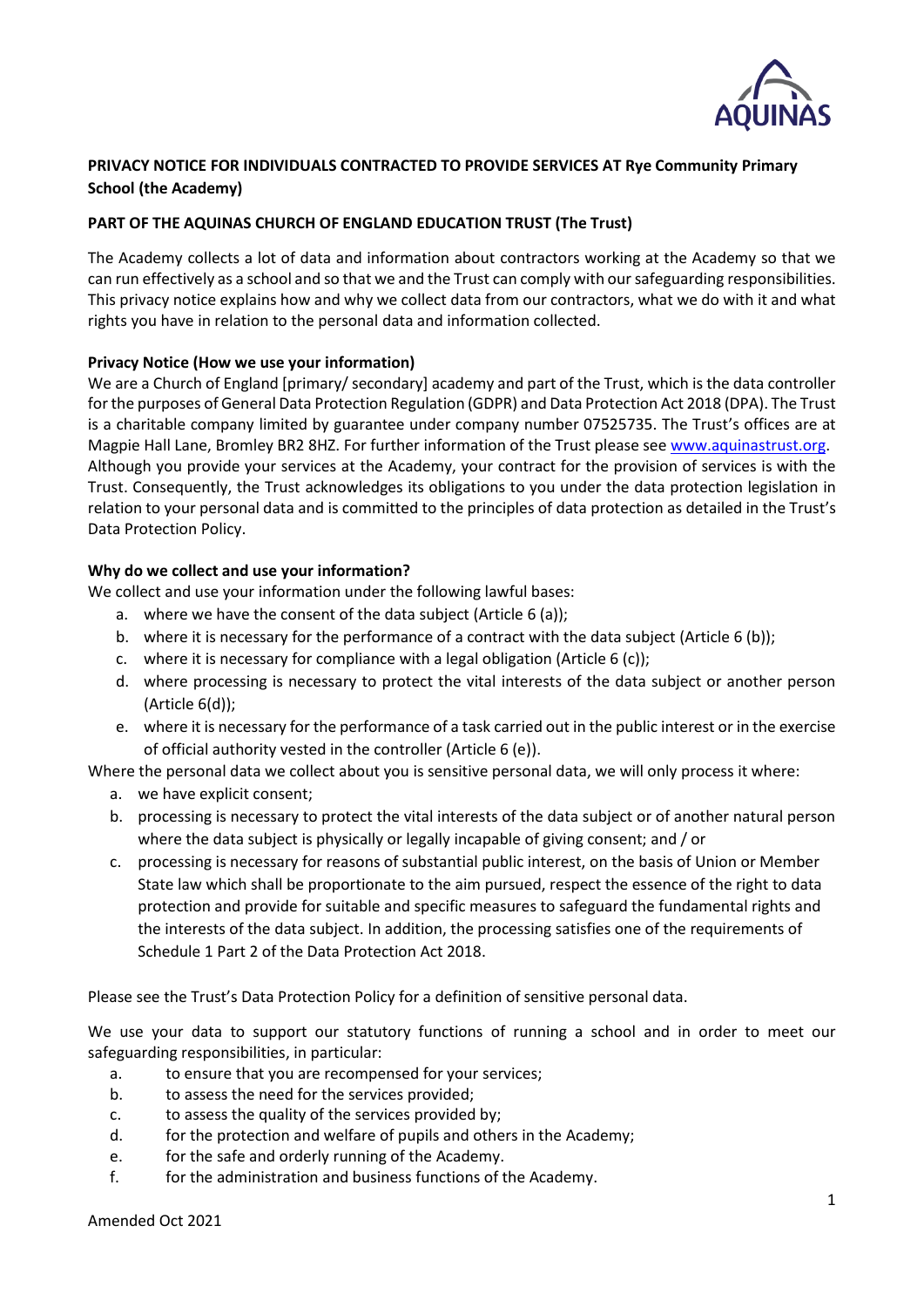

### **The categories of contractor information that we collect, hold and share include:**

- a. Personal information (such as name, address, date of birth);
- b. Contractual information (such as references, professional qualifications, employment checks including disclosure and barring service check, contract, job description, payment details);
- c. Medical Information (such as disability/ condition);
- d. Health and safety information (such as accident reports);
- e. Photographs taken for employment records and security cards which are held on the personal file and on the Academy's information management system;
- f. CCTV footage.

From time to time and in certain circumstances, we might also process personal data about contractors, some of which might be sensitive personal data, including information about criminal proceedings / convictions, and child protection / safeguarding. This information is not routinely collected and is only likely to be processed by us in specific circumstances such as a child protection or criminal matter. Where appropriate, such information may be shared with external agencies such as the child protection team at the Local Authority, the Local Authority Designated Officer and / or the Police. Such information will only be processed to the extent that it is lawful to do so and appropriate measures will be taken to keep the data secure.

We collect information about you when your contract for services with the Trust begins and it is updated during you time as a contractor of the Trust as and when new information is acquired or created. We may also ask you to review some of the personal information we hold to ensure that it is accurate.

#### **Collecting information about you**

Whilst the majority of information you provide to us is mandatory, some of it is provided to us on a voluntary basis. In order to comply with the Data Protection Legislation, we will inform you whether you are required to provide certain information to us or if you have a choice in this. Where appropriate, we will ask you to consent to processing personal data where there is no other lawful basis for processing it. Where you have given consent for the processing of personal information for a specific purpose, you are entitled to withdraw consent at any time.

In addition, we also use CCTV cameras around the Academy'ssite for security purposes and for the protection of staff, pupils and visitors. CCTV footage may be referred to during the course of disciplinary procedures (for staff or pupils) or investigate other issues. CCTV footage will only be processed to the extent that it is lawful to do so. Please see our CCTV policy for more details.

### **Storing your data**

We hold personal data in accordance with the Trust's Document Management and Retention Policy.

A significant amount of personal data is stored electronically, for example, on our database, information management systems, finance and payroll systems and IT systems. Some information may also be stored in hard copy format.

Data stored electronically will be saved within a hybrid solution across the Trust. On premises as part of a Local Area Network which is supported by either ATS or the Academy's IT department within the Microsoft Azure Cloud Platform. All Local Area Networks are appropriately backed up. Microsoft Azure Data Centres are located within the UK and Europe. The contracts with these providers contain the necessary provisions to ensure the security of personal data. All data is backed up and measures are in place to protect the data from cyberattacks and ransomware.

### **Who do we share your information with?**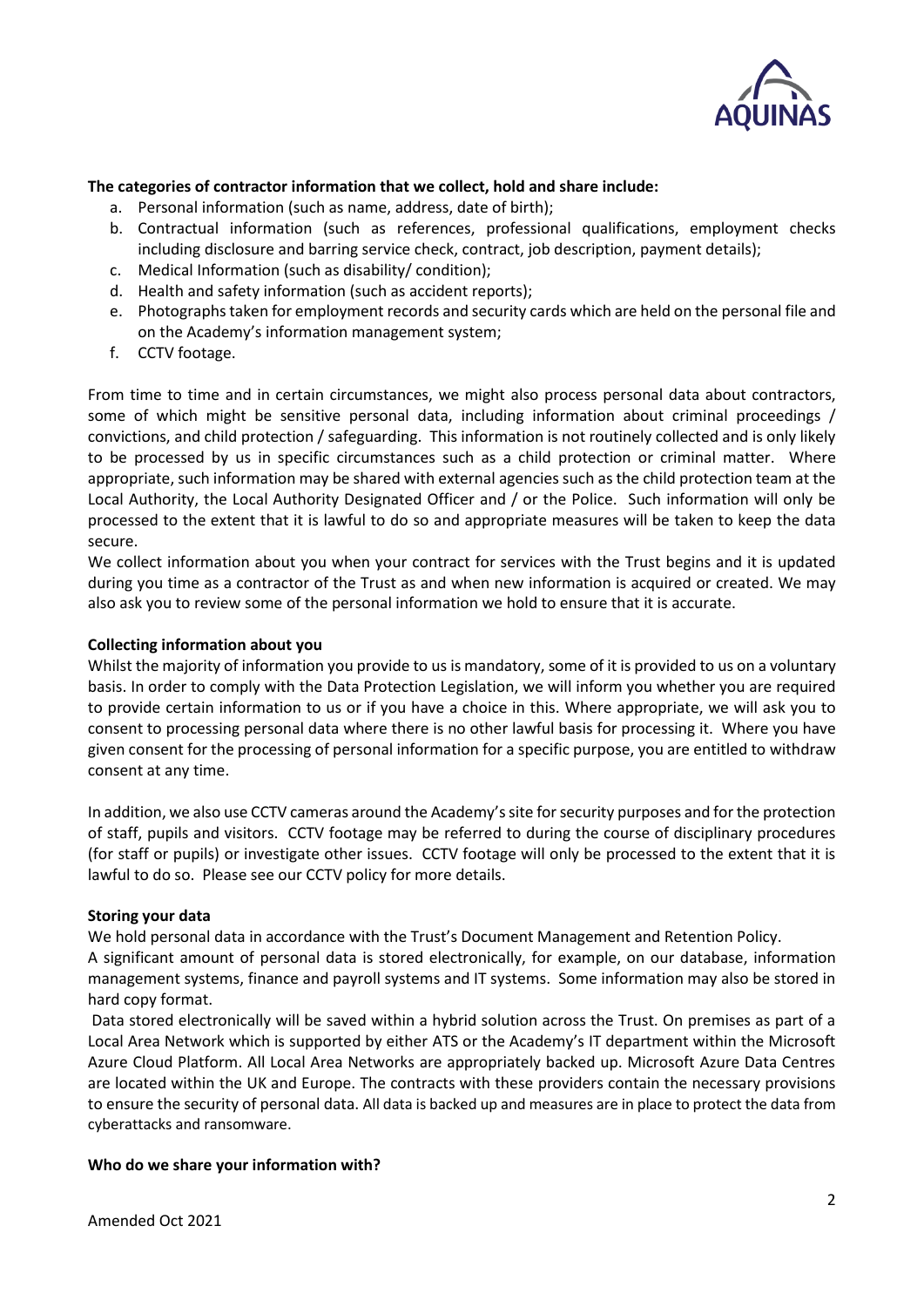

The contractor information and data we are provided with is routinely shared with senior leaders at the Academy and staff within Trust's human resources, payroll and finance departments, where necessary. From time to time, we may also need to share your information other third parties including the following:

- the Police and law enforcement agencies;
- healthcare professionals including the NHS and Public Health England as a part of the Test and Trace requirements associated with the COVID-19 pandemic. Please also see the Trust's additional notice regarding the processing of data to support the national response to the COVID-19 Pandemic;
- Courts, if ordered to do so;
- Local Authority Designated Officer;
- Prevent teams in accordance with the Prevent Duty on schools;
- our legal advisers;
- the Risk Protection Arrangement;
- Disclosure and Barring Service.

Some of the above organisations may also be Data Controllers in their own right in which case we will be jointly controllers of your personal data and may be jointly liable in the event of any data breaches. In the event that we share your personal data with third parties, we will provide the minimum amount of personal data necessary to fulfil the purpose for which we are required to share the data.

### **Why we share your information**

We do not share information about you with anyone without consent unless the law allows us to do so.

#### **Requesting access to your personal data**

Under data protection legislation, you have the right to request access to information we hold about you ("Subject Access Request"). To make a request for your personal data, contact one of the following; although any written request for personal data will be treated as a Subject Access Request.:

The Trust's Data Protection Officer: Mary Capon by writing to her at Aquinas Trust, Magpie Hall Lane, Bromley BR2 8HZ or emailing her at info@aquinastrust.org and inserting 'subject access request' in the subject box. The Academy's Data Protection Lead: Amy Biddle – [office@ryecollege.co.uk.](mailto:office@ryecollege.co.uk)

Subject to the section below, the legal timescales for us to respond to a Subject Access Request is one calendar month. As we have limited staff resources outside of term time, we encourage you to submit Subject Access Requests during term time and to avoid sending a request during periods when the Academy is closed or is about to close for the holidays where possible. This will assist us in responding to your request as promptly as possible. For further information about how we handle Subject Access Requests, please see the Trust's Data Protection Policy.

You also have the right to:

- object to processing of personal data that is likely to cause, or is causing, damage or distress;
- prevent processing for the purpose of direct marketing;
- object to decisions being taken by automated means;
- in certain circumstances, have inaccurate personal data rectified, blocked, erased or destroyed; and
- claim compensation for damages caused by a breach of our data protection responsibilities.

If you have a concern about the way we are collecting or using your personal data, you should raise your concern with us in the first instance by contacting the Trust's data protection officer or the Academy's data protection lead. Alternatively, you can contact directly the Information Commissioner's Office at <https://ico.org.uk/concerns/>